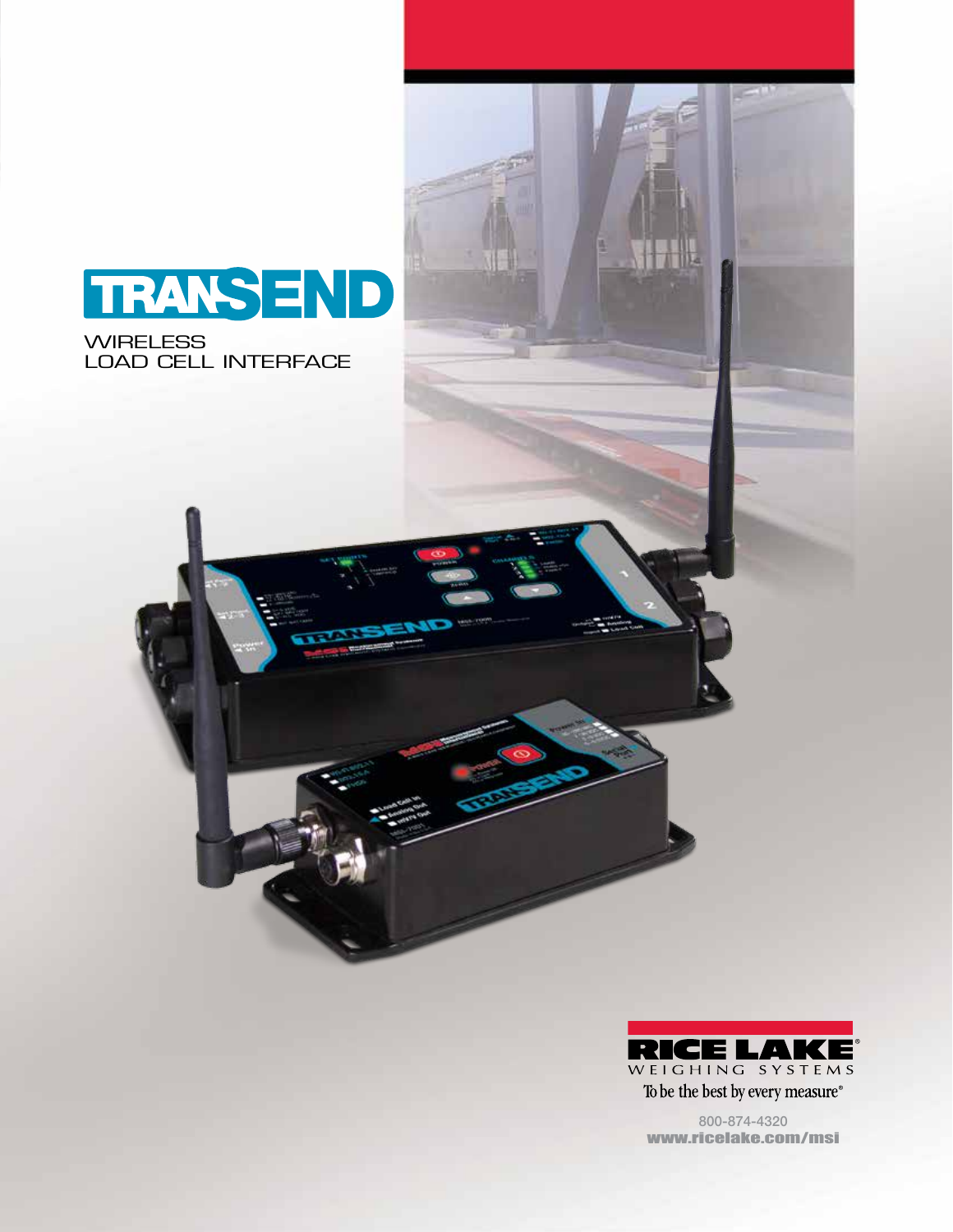# Efficient Communication. Easy Operation.

From the initial weighment on the scale to the final numeric value on the indicator, efficient communication is key to the success of the entire operation. Whether it's overhead, livestock, tank, or heavy capacity weighing, once your traditional conduit is damaged or needs to be replaced, communication is halted and so is your operation. TranSend™ not only solves issues resulting from traditional conduit, it also exceeds communication application expectations.

From the brand you know and trust for expert integrated solutions, MSI has designed TranSend to transform the signal of one or more load cells and transmits that data wirelessly to a receiving unit. TranSend is fully compatible with a broad range of receiving devices including MSI-8000, MSI-8000HD, any other digital weight indicator, PC, PLC, or other industrial device. Housed in a rugged IP-66 NEMA 4 enclosure,

TranSend is suitable for most indoor and outdoor environments with an operating distance of up to 300 feet.

Select from the basic functionality of single-channel models, or upgrade to the expanded capabilities of multi-channel models. Multi-channel devices offer up to three optional relay contacts, audible alarm, and can function as a smart junction box. In the event of a load cell failure, TranSend can automatically compensate and transmit a service warning, and compensate for that load cell until it is repaired.

TranSend transforms the way your devices communicate between one another. Upgrade your current communication process by eliminating expensive conduit and replacing it with TranSend.

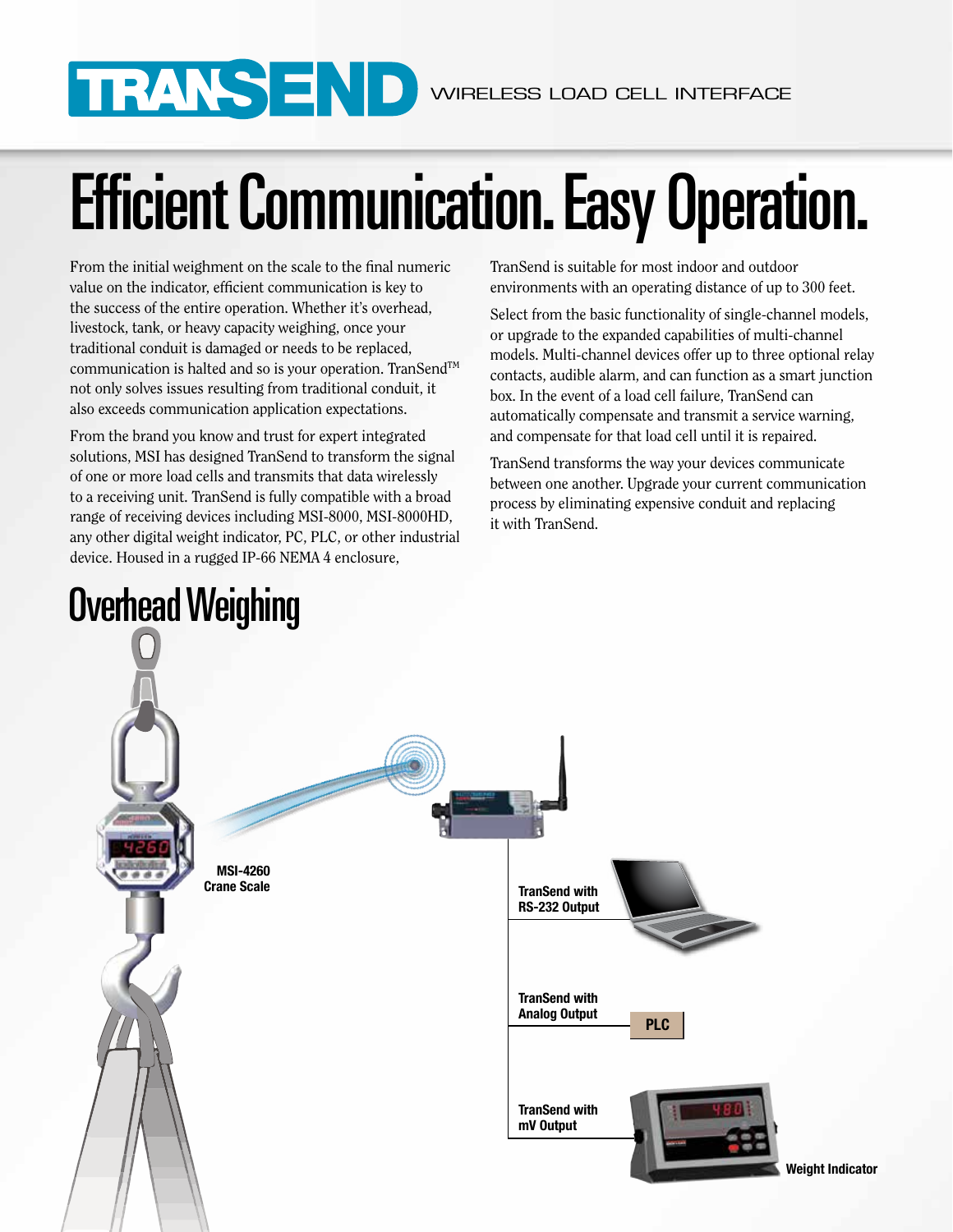